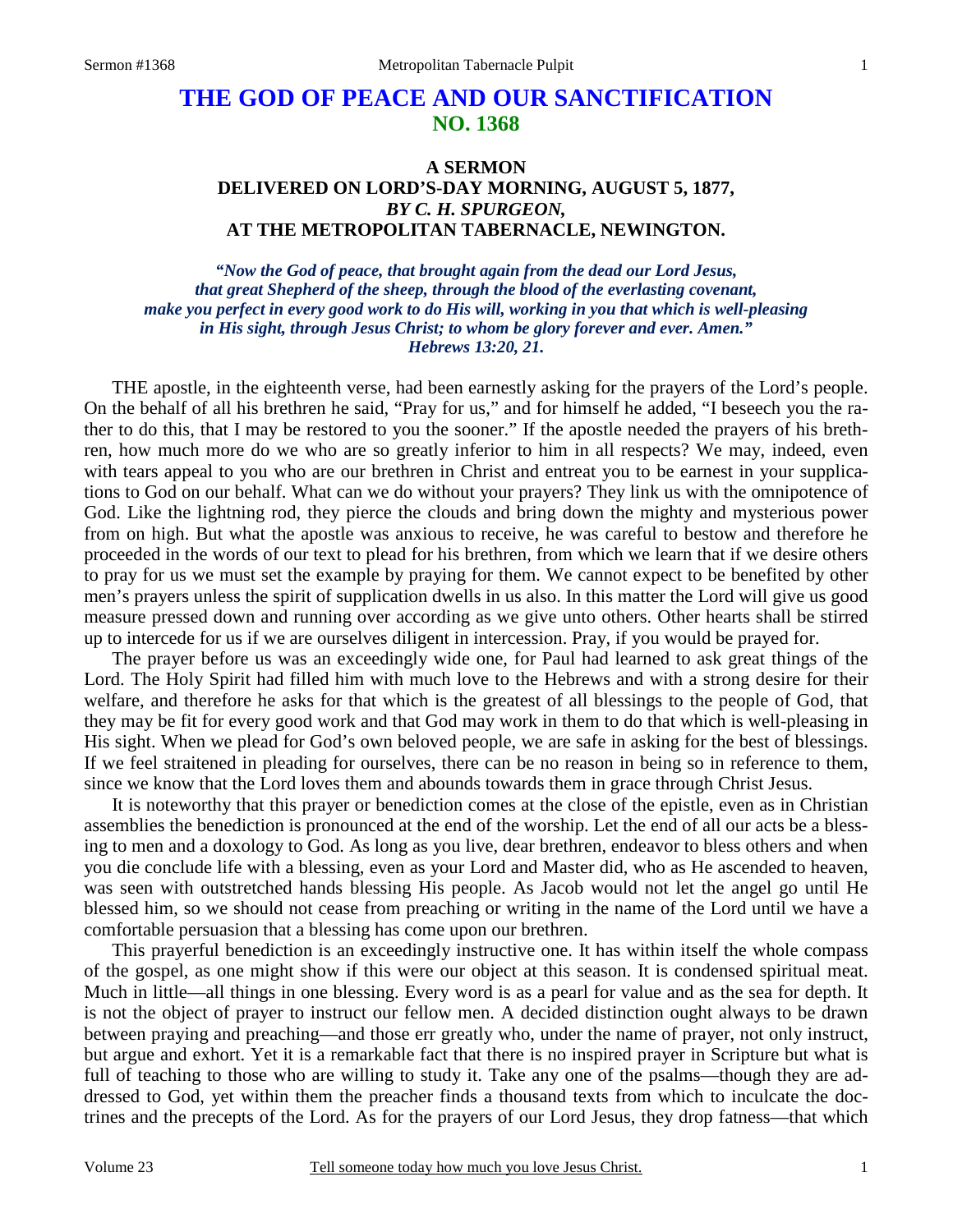is commonly called, "the Lord's Prayer," contains a world of doctrine, and that glorious prayer in the seventeenth of John is as honey from the honeycomb. Now, since the same Spirit that worked of old works also in us, I conclude that He will lead us also to pray to the edification of those who hear us. Though the foremost object of prayer is not the instruction of our fellow men, yet prayer ought to be full of good matter and worthy of the consideration of those whom we invite to join in it! Public prayer would be a far better means of grace to the people if those who utter petitions in public would seek preparation of heart from the Lord and enter upon the exercise with careful thought. Surely it is not sufficient to repeat a round of godly expressions which have become current in the church, but we ought to speak with the Spirit and with the understanding in our approaches to God, so that the thoughts of our fellow Christians may be excited and their hearts united with us in our public devotions. He who prays in public a dull prayer, devoid of all thought and meditation, dampens the flame of devotion, whereas it was his duty to have added fuel to it. I invite those who take part in our prayer meetings to lay this matter to heart.

We must, however, further note that though the prayer of Paul for the Hebrew believers is full of doctrine, yet the whole of it tends to the end which he had in view. He did not garnish his prayer with extraneous ornament, nor drag in needless doctrinal statements, but every word was meant to support his plea for personal, practical holiness, which was the one object of his prayer. While he shows us from where holiness must come and how it must come, and how it is worked in us and what it is like when it is worked in us, he is all along bringing forth his strong arguments with the Lord that in the Hebrew believers this holiness might be worked abundantly. I am sure I shall have your earnest attention while I endeavor to weigh the very words of the text, since each one is full of meaning. I cannot hope in the short space of one sermon to bring out the whole fullness of its meaning, for who can hold the sea in the hollow of his hand, or compass the fullness of such a text in one brief address? Yet I would labor to give you sufficient insight into it to let you see that its lengths and breadths and depths and heights are not easily to be measured by mortal mind.

**I.** I call your attention to THE PECULIAR TITLE UNDER WHICH GOD IS ADDRESSED IN THIS PRAYER, "Now, *the God of peace."* The names of God employed in prayer in Holy Scripture are always significant. Holy men of old were not so poverty-stricken in language as always to address God under one name, nor were they so careless as to speak with Him under such a title as might first come to hand, but in their approaches to the Most High they carefully regarded that attribute of the divine nature from which they expected the blessing which they desired. If they needed that their enemies should be overthrown, they pleaded with the arm of His strength. If they were wrongfully entreated, they prayed to the God of righteousness. If they needed pardon for their sins, they pleaded with the God of mercy, and such names as Jehovah, Elohim, Shaddai, are not used indiscriminately in the prayers of the saints of old, but always with selection and judgment. Why, then, did the apostle here call God, "the God of peace"? He had a reason. What was it?

It is a Pauline expression. You find that title only in the writings of Paul. It is a name of Paul's own coinage by the teaching of the Holy Spirit. There were reasons in Paul's experience which led him to dwell upon this peculiar trait of the divine character. Each man, seeing with his own eyes, sees something peculiar in the name of the Lord, and the apostle of the Gentiles when writing to Hebrew believers saw with special clearness, "the God of peace," who had made both Jew and Gentile to be one in Christ, so making peace. If you look in the epistle to the Romans, the fifteenth chapter and thirty-third verse, you find him praying, "Now, the God of peace be with you all." In the same epistle, chapter sixteen, verse twenty, he says, "The God of peace shall bruise Satan under your feet shortly." Again, in the second epistle to the Corinthians, 13:11, he says, "Be perfect, be of good comfort, be of one mind, live in peace and the God of love and peace shall be with you." In Philippians 4:9, he thus concludes his exhortation, "Those things, which you have both learned, and received, and heard and seen in me, do; and the God of peace shall be with you." But especially in 1 Thessalonians 5:23, there is a passage strikingly parallel to our text. He there prays, "And the very God of peace sanctify you wholly." Sanctification is the subject of the present prayer. Just as in our text he prays, "Perfect you in every good work to do His will," so in Thessalonians he says, "And I pray God your whole spirit and soul and body be preserved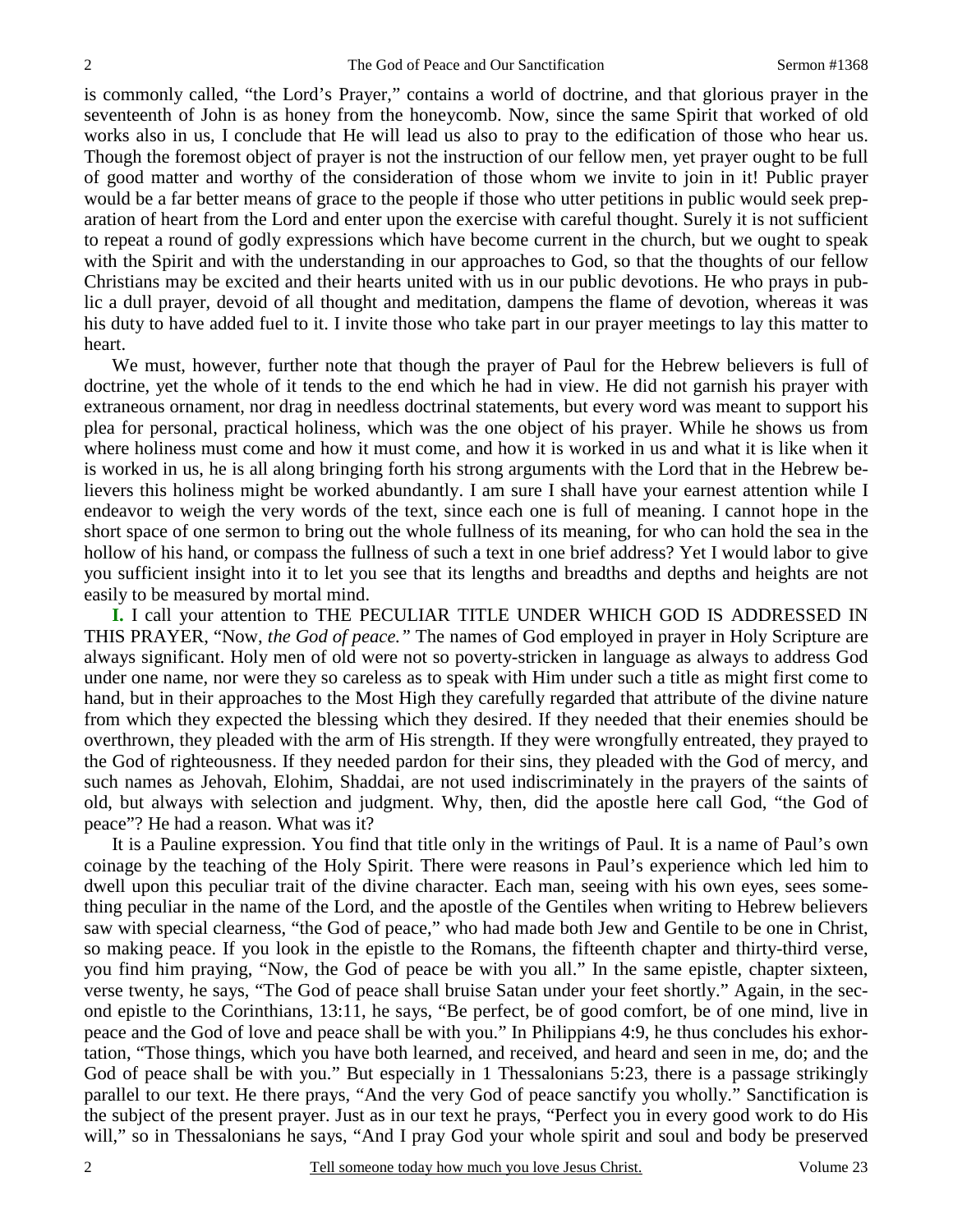blameless unto the coming of our Lord Jesus Christ." It is evident, not only that the apostle delighted in the expression peculiar to himself, but that he saw a close connection between the peace of God and the sanctifying of believers, and for this reason, both in the Thessalonians and in the Hebrews, his prayer for their sanctification is addressed to the God of peace.

The title is a gospel one. God is not spoken of as the God of peace in the Old Testament, but there He is, "a man of war, the Lord is His name." "He shall cut off the spirit of princes; He is terrible to the kings of the earth." He is frequently spoken of in the psalms and the prophets as, "the Lord strong and mighty, the Lord mighty in battle," and it is a part of Israel's praise of Him that He slew mighty kings, "for His mercy endures forever." Constantly, in the older volume of inspiration, do we read of, "the Lord of hosts," and of this title an old divine says, "It has the sound of hostility in it." But now no longer speak we of the Lord of hosts, but of the God of peace, for, since Jesus is our peace, the enmity is slain. Messiah's reign began with songs in heaven of, "Peace on earth, goodwill towards men." His errand was peace. His spirit was peace. His teaching was peace. His last testament was peace and through His atonement, from the opened heavens, the God of peace and consolation looks down upon the sons of men.

The appropriateness of the title to the particular prayer will readily strike you, for *holiness is peace*. "May the God of peace make you holy," for He Himself is peace and holiness. When holiness reigned over the whole universe, peace reigned also. There was no war in heaven till one who had been an angel became a devil and fomented a rebellion against the thrice holy God. Sin brings forth strife, but holiness is the mother of peace. In perfection there is peace and therefore Paul prays the God of peace to make His children perfect. Holiness is well-pleasing to Him and when He is pleased, all is peace, therefore Paul prays Him to work in them that which is well-pleasing in His sight.

*The God of peace has also graciously restored peace and reconciled us to Himself by Jesus Christ, but it has been by the putting away of sin,* for while sin remained, peace was impossible. "The blood of the everlasting covenant," of which the text speaks, was the sealing of a covenant of peace which God made between Himself and man, for of old were there thoughts of peace in the mind of God towards His chosen. In the fullness of time, the gift of Christ and His atoning death was the actual establishment of peace, for He has made peace by the blood of His cross. He is the ambassador of God to us and by His substitutionary sacrifice peace was effectually made, "for He is our peace." By the blood of the everlasting covenant there was a treaty made between God and His elect which shall stand fast forever and ever. As for our Lord's resurrection and ascension, of which the text speaks, "The God of peace, that brought again from the dead our Lord Jesus"—that was the open proclamation of peace. So long as Jesus was in the grave, peace was not openly declared—it was assuredly established, but not publicly announced. But when the Mediator rose and especially when He ascended on high and received gifts for men and sat down at the right hand of God, even the Father, then before the whole universe it was declared that God was at peace with the sons of men. For Jesus is in all things the Adam, the model man, the representative of His people, and peace with Him means peace with all who are in Him. He died for our sins, but He rose again for our justification, which is none other than the replacing of us in a condition of reconciliation with God. He went into heaven to take possession of our inheritance and what better evidence could there be that we are reconciled to God? If our representative sits at His right hand, we may be confident that the Lord is reconciled unto us.

Beloved, if you pursue the subject, you will see more and more clearly the significance of the title, "the God of peace," for *to make us perfect in every good work to do His will is to give us peace.* Although every Christian by faith in Christ is justified and so has a judicial peace with God, yet we never can enjoy perfect peace with our own consciences so long as any sin is committed by us or dwells in us. So long as there shall remain a solitary tendency to sin within these members, we shall be disturbed. Sin will contend with grace and newborn grace will war with inbred sin. Sin and grace can no more agree than fire and water. Even the God of peace never tries to establish a peace between good and evil, for it would be monstrous even if it were possible. The way to peace is the way of holiness. Cast out sin and you cast out contention. Subdue iniquity and peace wins the victory. Beloved, it is of no use for us to seek happiness in life except by the way of holiness of conversation. I have already declared that we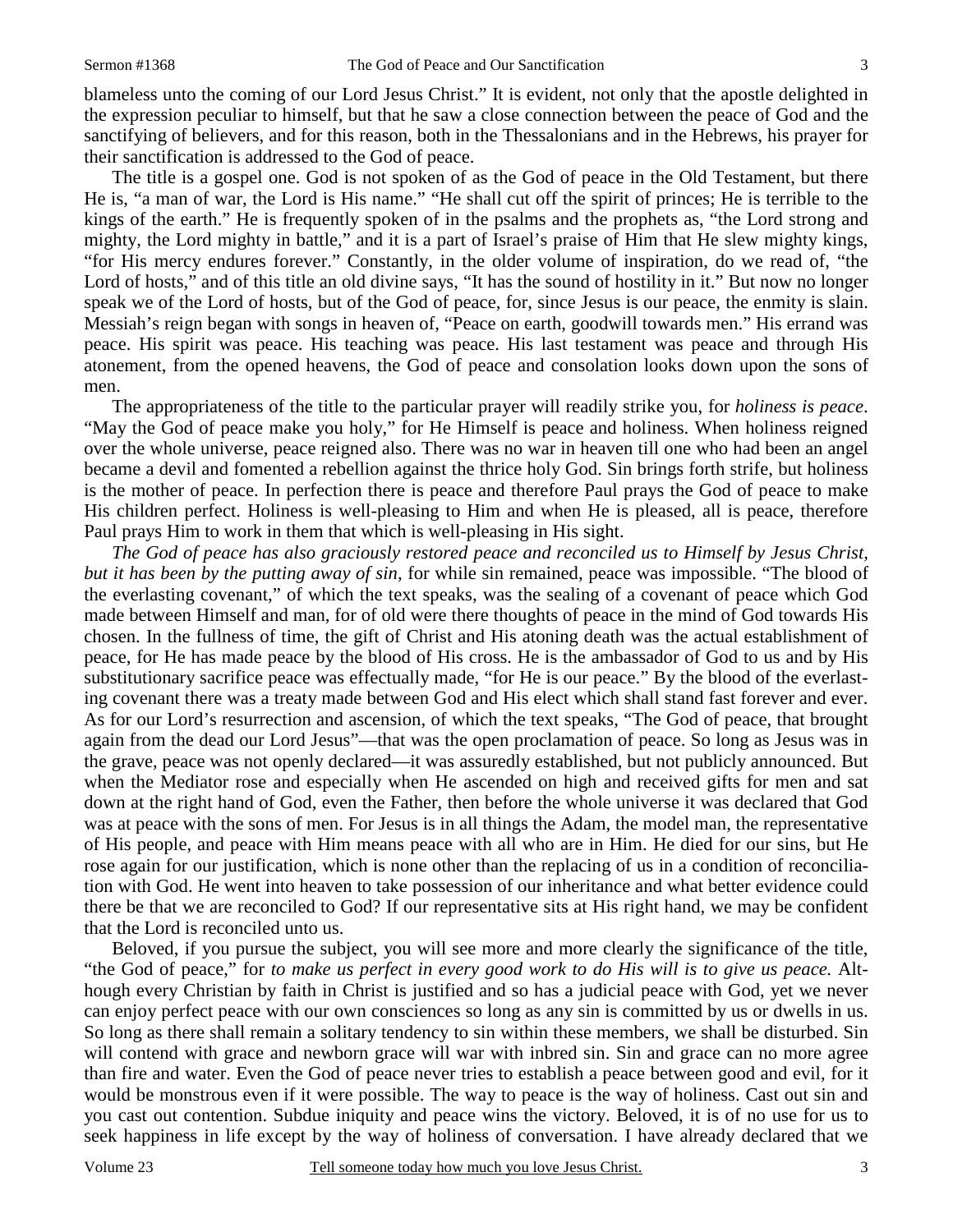have peace with God through the atoning work of our Lord Jesus Christ, but for deep calm of heart and quiet of conscience, there must be a work of sanctification within us worked by the power which raised Jesus Christ from the dead. Sin is our enemy and the new life within us is heartily at enmity with evil and therefore peace can never be proclaimed in the triple kingdom of our nature until we always do that which is well-pleasing in the sight of the Lord, through Jesus Christ.

Nor is this all. When the apostle, praying for our sanctification, prays to the God of peace, it is as much as to say to us that *we must view God as the God of peace if we are to be led to do His will.* O man, is God your enemy? Then you will never serve Him, nor do that which is well-pleasing in His sight. Do you at this moment feel a horror of God, a dread at the mention of His name? Then you can never do that which will please Him, for without faith it is impossible to please God and faith is the reverse of horror. You must first of all know that there is peace between you and your God, and then you can please Him. This knowledge can only come to you through Christ Jesus, for peace is made only by "the blood of the everlasting covenant." When once you know that the Lord has made with you an everlasting covenant, ordered in all things and sure, then you have leverage to work with, then are you founded upon a rock whereon you may be built up in every form of obedience, but not till then. Peace with God is the root of virtue. Reconciliation by the death of His Son is the door to conformity to the life of His Son. May we know our great Shepherd both in His dying atonement and living example as the Lord and giver of peace.

I think also that the apostle in thus praying to "the God of peace" had in His mind's eye the entire church of the Hebrews, or if you will, any one Christian church. Brethren, it is essential that we have peace in the church. Whatever is the enmity without, we must love one another. If we do not walk in love, we certainly cannot have prosperity. God, alone can give peace to a church and He only gives it by sanctifying its members, stirring them up to good works, keeping them in sacred activity, making them fit to labor for Him, and working in them to do that which is well-pleasing in His sight. When you hear of disturbances in churches you need not so much seek to compose the differences among the members as to amend the men themselves. We would not gather so many thorns if the plants were fig trees. Wars and fights would never spring up among us if we were not carnal and unsanctified. If we were more spiritually-minded, we would be more ready to forgive and less likely to offend or to be offended. "Are you not carnal?" asks the apostle, "because one says, I am of Paul, and another, I am of Cephas," and the like. But once let the God of peace sanctify each believer and then will every man seek his brother's good and the things which make for peace. When you pray for the peace of Jerusalem, remember that you can promote it by laboring after holiness.

Before leaving this first head, I would call to your notice the fact that *the title, the "God of peace," sheds a light over the whole passage* and is beautifully in harmony with every word of the prayer. Let us read it line by line. "Now the God of peace, that brought again from the dead our Lord Jesus." War drives men down to the dead and is the great jackal of the grave. Ah, how sadly the nations see this exemplified in the East at this moment. War brings down death, but the God of peace brings back from the dead. The restoration of the Lord Jesus from the grave was a peaceful act and was meant to be the guarantee of peace accomplished forever. "That great Shepherd of the sheep"—sheep are peaceful creatures—and a shepherd's occupation has not to do with blood-red fields of strife. We always couple with the idea of peace the quietness and repose of the sheepfold and the simple restfulness of flocks in green pastures. Peace is the very atmosphere of pastoral scenes. "Through the blood of the everlasting covenant." The very word, "covenant," is also full of peace and especially is it so when we remember that it is a covenant of peace which eternal love has established between God and man. Where no covenant or league exists, war may break out at any time, but where a covenant is once established there is peace and rest. The apostle goes on to pray, "Make you perfect in every good work to do His will." If God's will is done by us, then there must be peace, for no ground of difference can exist. "Working in you that which is well-pleasing in His sight." Oh, the soft music of these words. When all in us is well-pleasing to God, then indeed is He the God of peace to us. The final doxology is also very significant, for in effect it proclaims the universal and eternal reign of peace, "To whom be glory forever and ever. Amen." What can there be to disturb the universe when the Lord God omnipotent shall reign and all nations shall glorify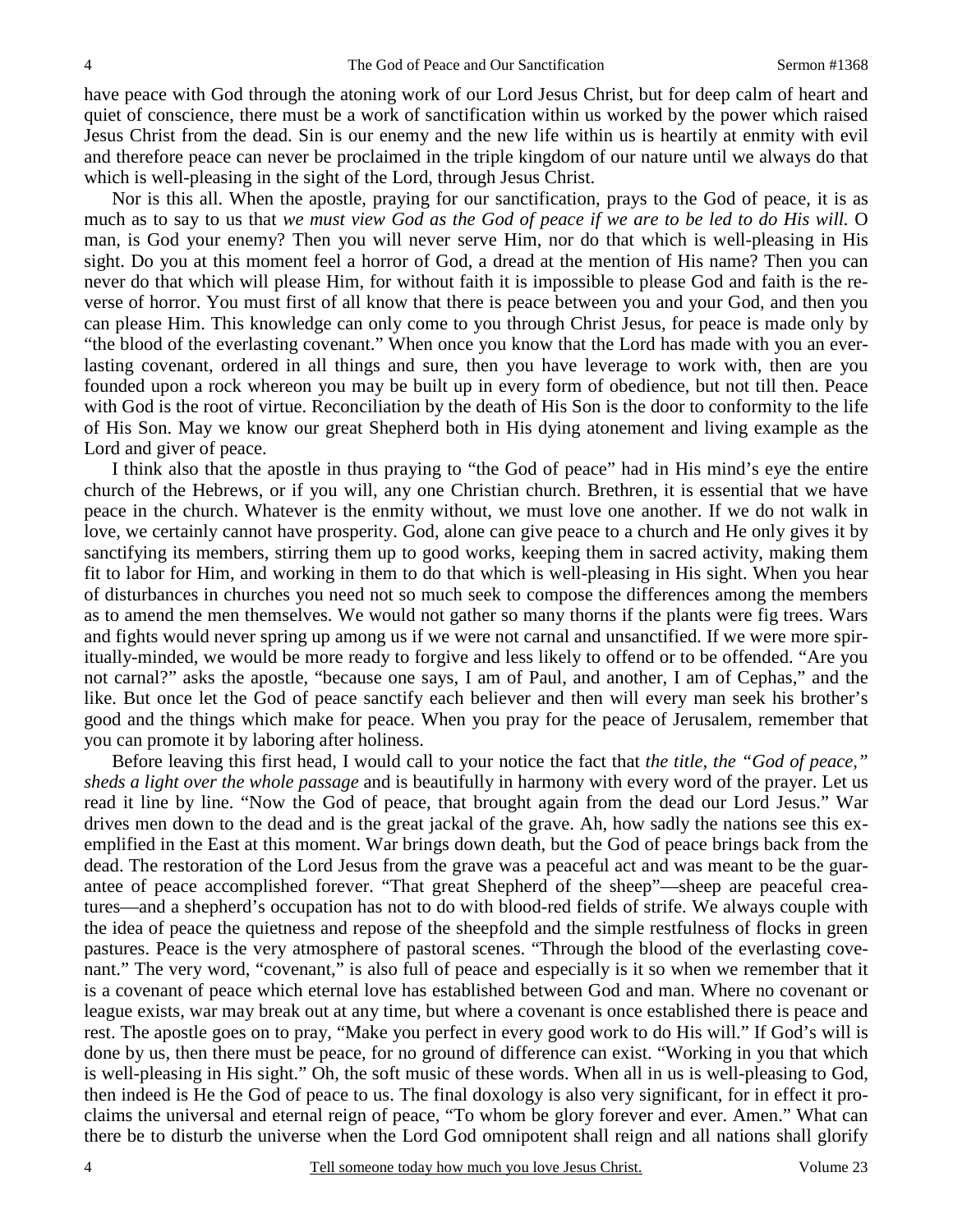and extol the Ever Blessed, world without end? Not without reason, therefore, did our apostle select the title, "The God of peace."

**II.** We have now briefly to consider THE SPECIAL ACT DWELT UPON IN THIS PRAYER. *"That brought again from the dead our Lord Jesus, that great Shepherd of the sheep, through the blood of the everlasting covenant."* Here I would have each one of you, for himself, read the passage of Scripture which I think the apostle had in mind when he wrote these words. Turn to Isaiah 63:11, "Then He remembered the days of old, Moses and His people, saying, Where is He that brought them up out of the sea with the Shepherd of His flock? Where is He that put His Holy Spirit within them? That led them by the right hand of Moses with His glorious arm, dividing the water before them, to make for Himself an everlasting name?" See how this making to Himself an everlasting name tallies with the last clause, "To whom be glory forever and ever"? But let us proceed, "That led them through the deep as a horse in the wilderness, that they should not stumble." Truly, those do not stumble in whom the Lord works "that which is well-pleasing in His sight." "As a beast goes down into the valley, the Spirit of the Lord caused him to rest"—there is the God of peace, "so did You lead Your people, to make Yourself a glorious name"—there again is the doxology, "To whom be glory forever and ever." The historical event to which he alludes is the deliverance from Egypt and the coming up from the Red Sea. Having saved His people by the blood of the covenant, which was smeared upon their doorposts, He led them to the Red Sea, their foes pursuing them. Into the Red Sea they descended—not to its banks alone did they go, but into its very depths they passed and there were they buried—the sea was as the place of death to them. Between its liquid walls and beneath the cloudy pillar which hung over the passage, they were baptized unto Moses and buried in baptism as in a liquid tomb, but lo, they come up out of it again, led safely up from what became the grave of Pharaoh, with songs and shoutings and rejoicings. The parallel is this, "That great Shepherd," who is far greater than Moses and Aaron, must go down into the place of death on behalf of His people. He must, as the representative of His flock, descend into the sepulcher. This He did, for He bowed His head and died, but lo, the Lord led Him up again from the deeps and He arose to life and glory and all His people with Him. On that day the song might have been jubilant as that of Miriam when she chanted, "Sing unto the Lord, for He has triumphed gloriously. Your right hand, O Lord, is become glorious in power." But now in this greater deliverance by "the blood of the everlasting covenant," the psalm is not to the Lord who is a man of war, but to "the God of peace." The honor is ascribed to the same Lord, but under a gentler name and to Him be glory forever and ever. I have no doubt that Paul in part borrowed his imagery from the Red Sea, which is of all deliverances the most instructively typical. Is it not even in heaven the chosen type, for there they sing the song of Moses the servant of God and of the Lamb?

With that illustration to help us, we shall notice that the bringing back of the Lord Jesus from the dead was the seal of His perfected work and consequently of our peace and ultimate perfection in holiness. The Lord Jesus could no more be held by the bands of death, but might justly return to His throne. Because He had finished all His work, therefore the word of authority declared His freedom and He was brought back to His former glory. Because He had worked all righteousness therefore did He stand amongst living men and because He had merited a crown of glory therefore did He rise even to the throne of Jehovah, to sit there till His enemies are made His footstool. His work is finished and therefore God acknowledges the fact by bringing Him again from the dead. Most wisely does the apostle pray that He who thus owned Christ's finished work would finish His Spirit's work in us. Christ is perfected therefore O Lord, perfect Your saints. Jesus has done Your will, help us to do it. May He that brought Jesus from the dead in token of His completed righteousness bring up also His people from all relics of their death of sin and make them complete in holiness to the glory of His name.

Beloved, we go further yet. The bringing again of Christ from the dead was in effect the leading back of all His people. Not without the sheep did the Shepherd come, for that were to return defeated. He went down into the grave to seek the lost sheep and finding them, He flung them on His shoulder and as He came up from the grave, He bore upon His mighty shoulders the sheep for whom He died. The text speaks of, *"Our* Lord Jesus." Did you notice that? *Ours* in His offices of Shepherd and Savior, altogether ours as brought again from the dead. What He did was for us. He is the great Shepherd *of the*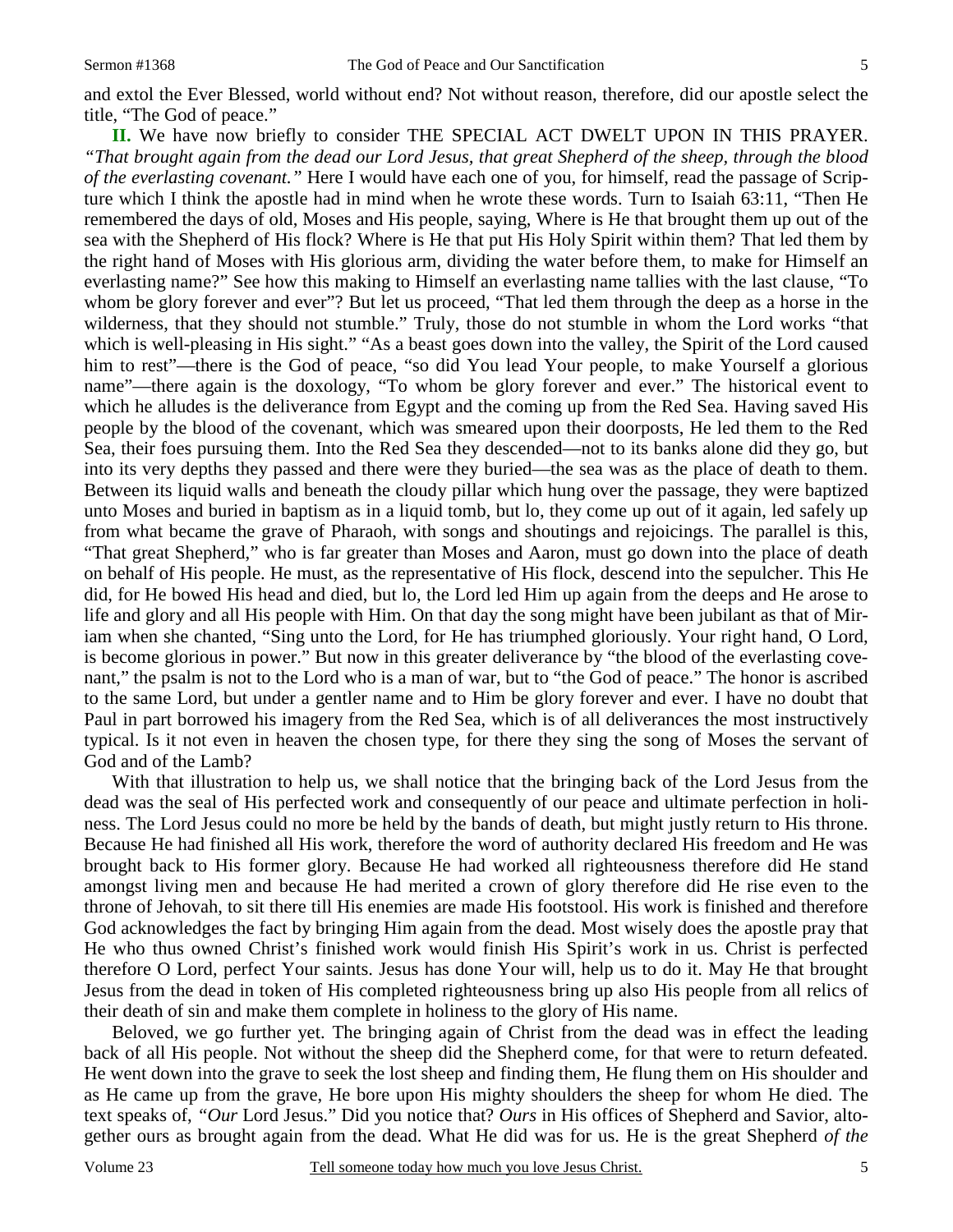*sheep* and therefore what He did was for the sheep. We can give many reasons why the Lord Jesus is the Great Shepherd, because He is the Shepherd, not of one congregation, but of all the saints in all ages and because the sheep are His own and He who owns the sheep is far greater than He who only feeds the flock for another. But the reason which just now attracts my attention is this—if there is a great shepherd, there must be a great flock. You cannot truly call any man a shepherd if he has no sheep, nor call him a great shepherd if he has not a great flock. So He "that brought again from the dead that great Shepherd of the sheep," did by that act and deed bring up the *great flock* from the dead too, for so long as our Lord Jesus can truly be called a shepherd, He must have a living flock—they are inseparable from Him and essential to Him. The church is the fullness of Christ. A king is no king without subjects. A head is no head without a body and a shepherd is no shepherd without sheep. The idea of the Great Shepherd involves the chosen flock—His bringing again from the dead as a Shepherd involves their upbringing in Him. The resurrection and the glory of Christ are thus the resurrection and the glory of all His flock, for whom He laid down His life. Glory be to His name for this. Now you see the force of the petition which may be interpreted thus—Lord, You have brought Your people up from the dead in Christ, therefore bring them up from all the death of sin. Quicken them to fullness of life. Perfect them in every good work to do Your will. Work in them that which is well-pleasing in Your sight because this is their spiritual resurrection, this is the giving to them what you did give to Christ on their behalf, therefore fulfill it unto them.

Beloved, it needs the same power to make us holy that it needed to bring our Savior from the dead. That same power which raised the dead body of Christ must raise us from our death in sin, and the same power which enabled the living Christ to climb from earth to heaven and take His throne must be exercised in living saints to make them rise from one degree of holiness to another, till they shall be presented without spot, or wrinkle, or any such thing, before the Father's presence. Yes, and that power comes to us because Christ has risen. "Because I live," says He, "you shall live also," and because He lives to intercede, therefore His people are preserved from evil. Satan desires to have us, that he may sift us as wheat, but the great Shepherd, who was brought again from the dead, is daily watching over us and pleading for us, and the power of His life and of His kingdom and of His plea are manifested in us so that we conquer temptation and advance from strength to strength in our pilgrimage to heaven. The text is all of a piece and each word is necessary and important. We have not here pious expressions strung together without reason, but every single syllable adds to the weight of the whole.

The work described in this text must be worked in us by the Spirit of God. Jesus is the model to which we are to be conformed. Beloved, you must go down to death as Jesus did and be buried with Him that you may rise with Him. There must be in you the death of all carnal power and strength or the power of God cannot be revealed in you. You must know the depths as Moses did—even the depths wherein proud self-sufficiency is drowned. You must be baptized in the cloud and in the sea—you must have over you the sentence of condemnation. You must acknowledge in your own soul that in your flesh there dwells no good thing and that you are condemned under the law—and then there must be worked in you a quickening, a coming to life, a coming up out of the place of condemnation and death. Happy is he who has come forth from the tomb of his former vain conversation, leaving the grave clothes of worldliness and sin behind, coming up to be clothed with a heavenly mind and to lead a new life, secret and divine as that of the risen Savior. Yes, like that of the ascended Lord, "for He has raised us up together, and made us sit together in the heavenlies in Christ Jesus." "You are dead, and your life is hid with Christ in God." Have you realized this? You have been buried in baptism, many of you, but were you at that time partakers of your Lord's death? You had no right to be buried if you were not dead. Did you really know that death had passed upon you before you were buried with your Savior? And now do you feel the life of God within you, quickening you to newness of life? If so, it will daily lift you to something nobler and better till you shall be ultimately raised to dwell where you shall never again be defiled by sin, where Satan shall be bruised under your feet and the God of peace shall reign. When you shall dwell in perfect holiness then shall you reign in perfect peace. May He who brought our Lord Jesus from the grave to glory, bring you also along the upward way till you are with Him and like Him forever.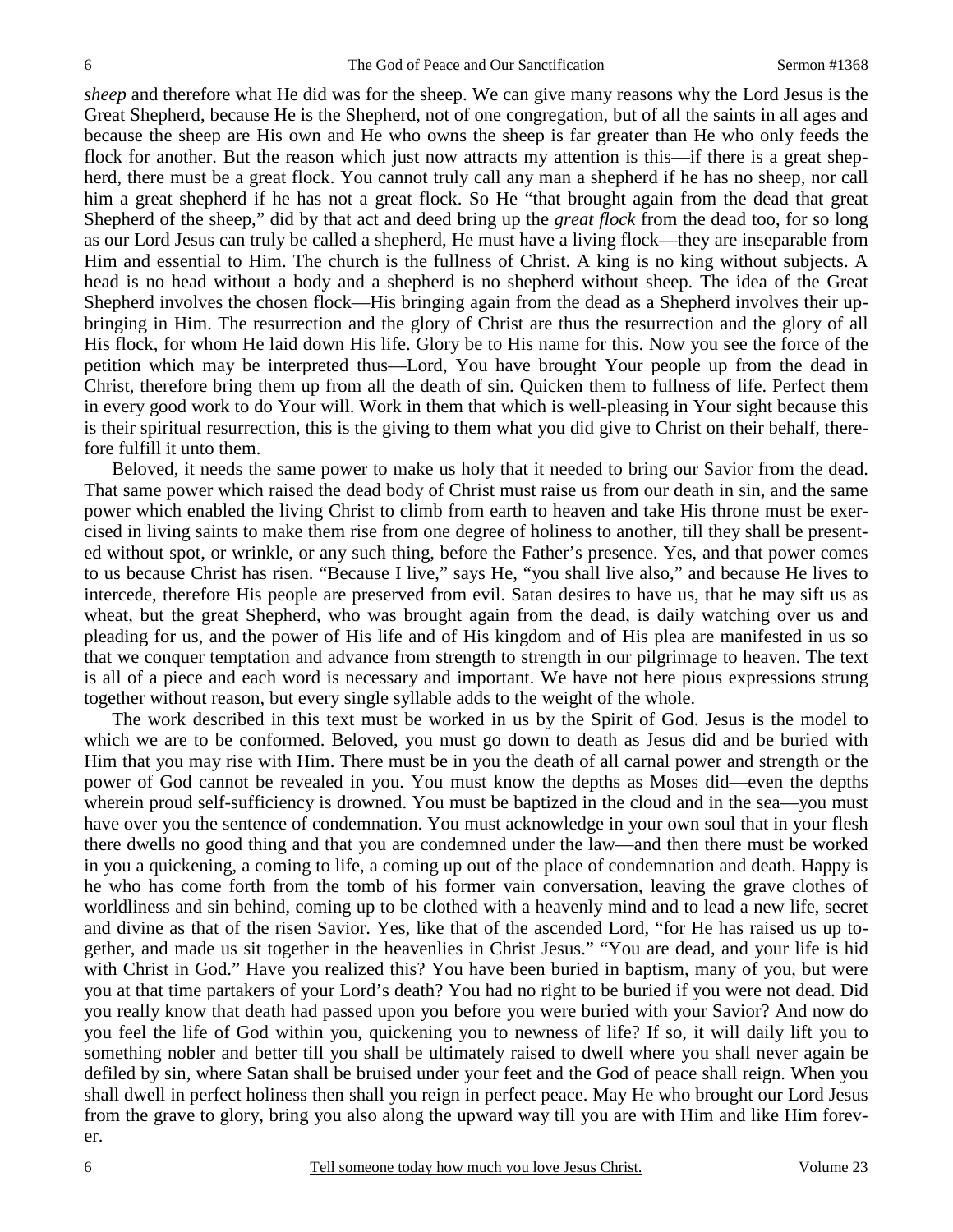**III.** Thirdly, let us notice THE VERY REMARKABLE MANNER IN WHICH THE HOLINESS PRAYED FOR IS DESCRIBED in the text. *"Make you perfect in every good work to do His will."* That is the first clause, but the translation is not strictly accurate. The passage would be better rendered, "make you fit in every good work to do His will," and the original Greek word (though I have not noticed that expositors observe it, yet anyone turning to the lexicon will see it) properly means to reset a bone that is dislocated. The meaning of the text is this—by the Fall, all our bones are out of joint for the doing of the Lord's will and the desire of the apostle is that the Lord will set the bones in their places and thus make us able with every faculty and in every good work to do His will. If we take the arm-joint for our illustration, He would have it so well set that it may be capable of every movement for which an arm was at first constructed by infinite wisdom. A dislocated bone may be so badly set as only to be capable of a part of the motions natural to it. There may be a flaw in the surgery so that certain movements cannot be performed. There may be stiffness and awkwardness, and even a positive inability for certain movements. This may be seen in some men's minds, but it is by no means desirable. The apostle would have every bone in us to be well set and our whole manhood fitted for performing every form of good work to do the will of the Lord thoroughly. What a blessed prayer! O Lord, You have raised Your Son up in perfection, not a bone of His was broken, and now we, who are His body, need to be set together and fixed, every joint in its own place and the whole church compactly knitted together by its bands and sinews, so that it may be in perfect order for performing Your divine will. I apprehend that our text refers not so much to any one believer as to the entire church, for the apostle speaks of the Great Shepherd *of the sheep,* by which he must mean the whole church. The apostle prays that the Lord would perfectly joint His church, put it into harmonious union, and so make it fit to do all that God meant the church to do here below. When shall we see our churches in such a case?

Alas, the disjointed members of our churches cause great pain and weakness to the body, and only holiness can put them into their proper position. If I must take the text as applying to each individual, the prayer is that you and I may be fitted to do the divine will everywhere—fitted to suffer, fitted to labor, fitted for the meanest office in the church (which requires a great deal of fitness, by the way), and fitted for the highest work in the church and fitted for anything that God wishes us to do, so that we may not be competent for one set of duties only, but may be ready for all things. We shall greatly glorify God if we have a complete character in which every grace shall be manifested and in which no single sin is seen to mar its consistency. Such is the prayer. Who can work this, good Lord? Who can work this in us? You can, O God of peace, for You did bring up Your Son from the grave to the throne and You can bring up our mangled nature and perfect it till it shall be ready to partake of the inheritance of the saints in light, world without end. The first part of the prayer, then, is for fitness for holiness.

The next is for actual service, *"Working in us that which is well-pleasing in His sight."* And here I ask you to notice how all things are of God. We might have thought that the apostle would have said, "Lord, when You have made us fit to work for You, then help us to serve You," but he does not say so. He puts his prayer into a humbler form and asks the Lord to work in us. What a heavy blow at all selfglory! How instructive to us! Dear brother, when the Lord makes you fit for every good work, you will do no good work unless He works it in you. Even he who is best adapted for the performance of virtue and holiness does not perform these things till the Lord works in him to will and to do of His own good pleasure.

Over and above this mode of securing all the glory to God, notice the next clause, *"through Jesus Christ."* That which we do, even when the Lord works in us, we only do through Jesus Christ. We are nothing without our Lord and though we do what is acceptable in the Lord's sight, it is only acceptable through Jesus Christ. What nothings and nobodies we are! Even when the Lord does the most for us that can be done, so that we dwell in His sight and our actions become well-pleasing to Him and He looks upon us with delight, yet even then we are nothing. It is the Lord that has worked all in us, even the God of peace, who is all in all. To each fruitful bough He says, "From Me is your fruit found." When your garments sparkle like the sun, it is He that transfigures you. When your face shines like Moses' through secret communion upon the mountain, it is God's brightness which illuminates your brow. Our goodness